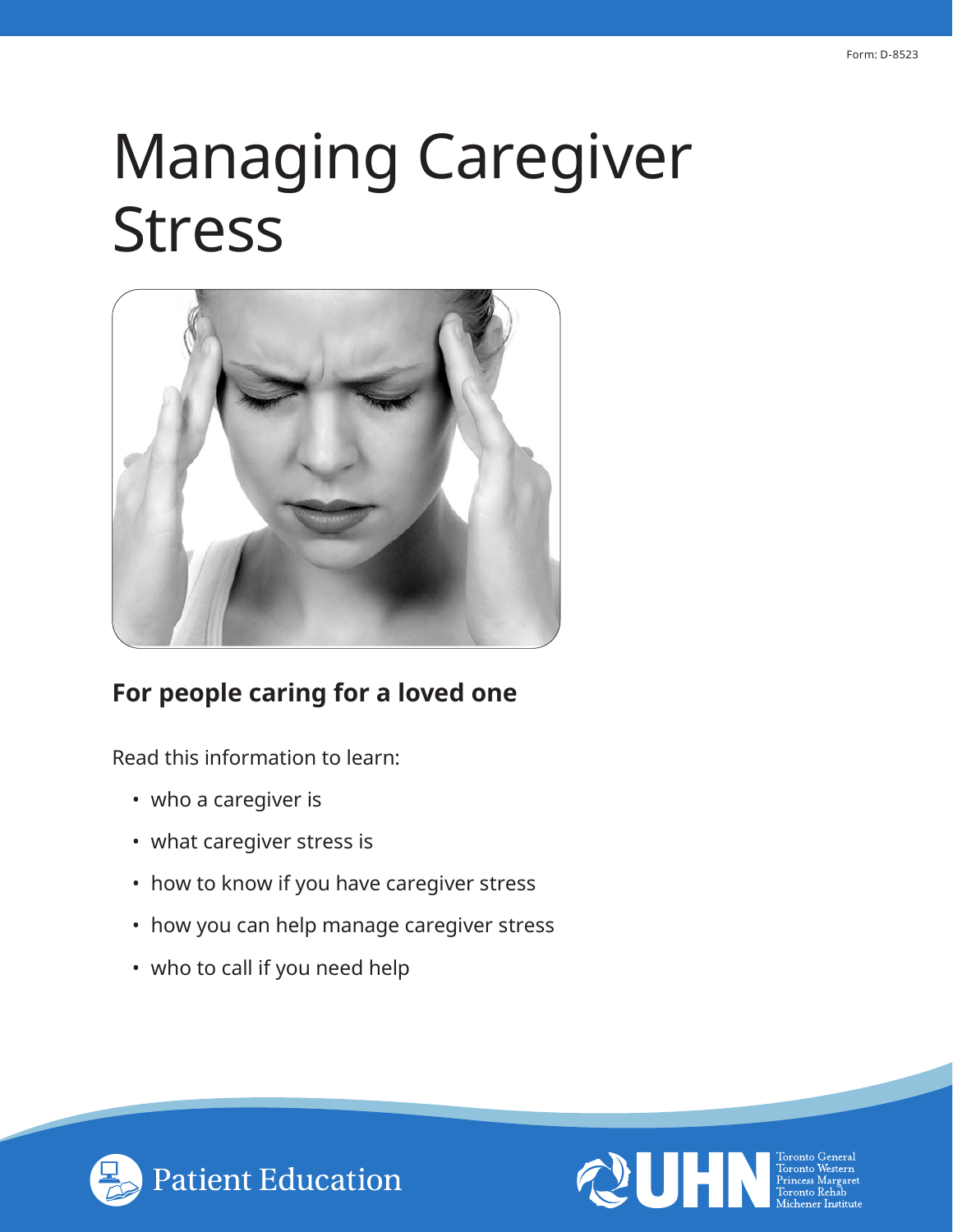# **Who is a caregiver?**

A caregiver is anyone who gives care and help to someone else. A caregiver may support a spouse, parent, sibling, child or other family member or friend. A caregiver may be giving support to someone else because of health conditions, age, disability or injury.

Caregiving can include many different types of activities, such as:

- cooking, cleaning, shopping and helping someone with their household needs
- helping someone with their day-to-day needs, such as dressing and bathing
- driving or going with someone to health care appointments
- helping someone who needs you in many other ways

You may not see yourself as a caregiver. But if you are giving care and assistance to someone else, it is important to recognize the caregiving work you do.

# **I'm caring for a loved one. Is it normal for me to feel stressed?**

**Yes, this is normal.** This stress is called caregiver stress. Sometimes, caregivers can feel even more stress than the patients. You may be so busy caring for your loved one that you forget to care for yourself. This can be tiring and stressful.

You may not want to take time away from your loved one to deal with your stress. But feeling too much stress can affect your loved one, too. They may start to see and feel your stress as well. To help your loved one, you need to take care of yourself.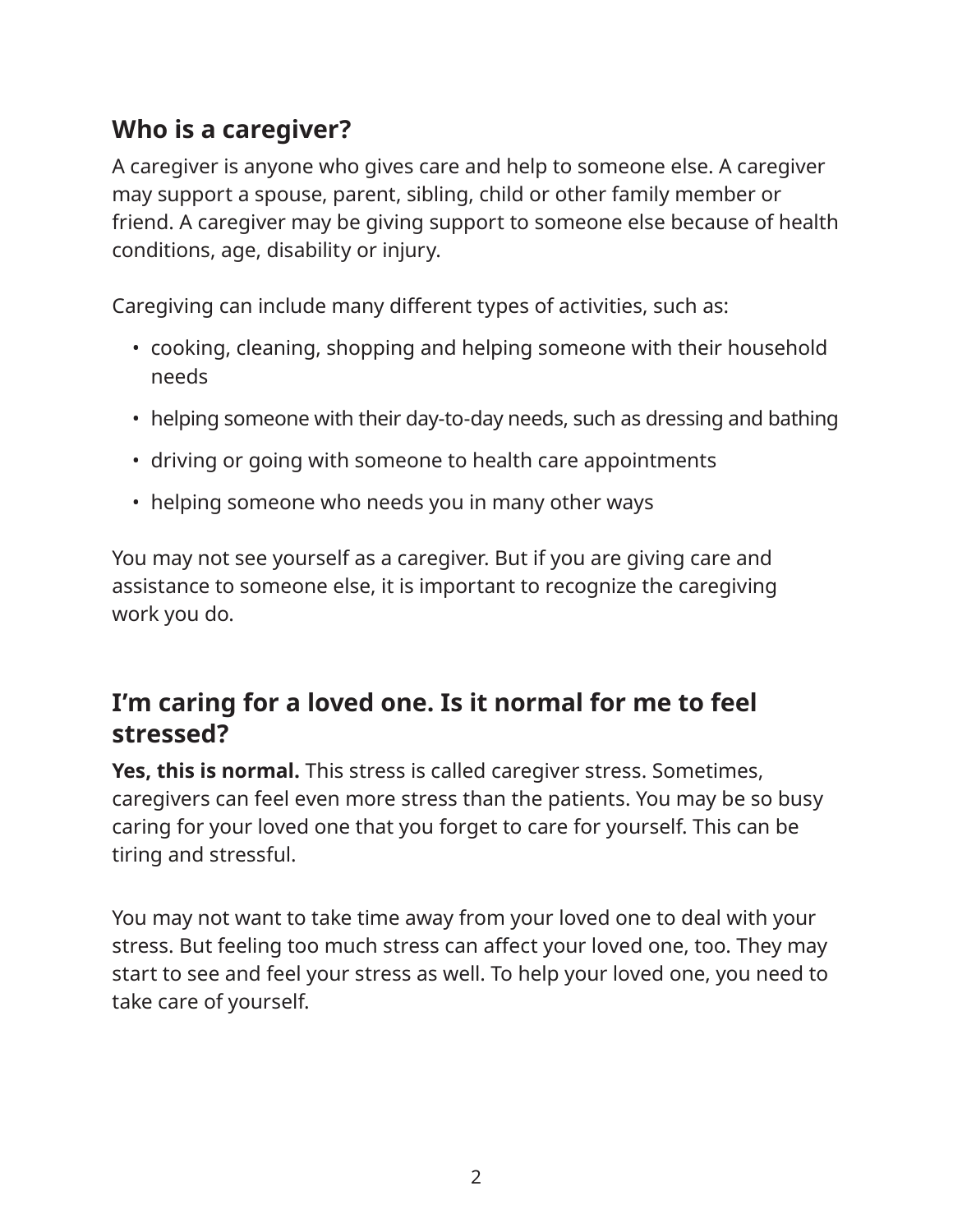# **How can I tell if I have caregiver stress?**

Sometimes, it's hard to tell how stressed you feel. Ask yourself if you are feeling these ways:

- I can't get enough rest.
- I don't have time for myself.
- I don't have enough time to be with other family members.
- I feel guilty, hopeless, irritable or angry about my situation.
- I don't do other things anymore, beyond taking care of my loved one.
- I have arguments with the person I care for.
- I have arguments with other family members.
- I cry often and or may have lost interest in some of the things I used to enjoy.
- I worry about having enough money.
- I don't know the best way to care for my loved one.
- I feel my own health has been negatively affected.

If you usually or always feel these ways, you may have caregiver stress.

# **What are the different kinds of caregiver stress?**

You might have one or more of these kinds of caregiver stress:

# **Physical**

Taking care of a loved one can be tiring. You may not have time to eat well and exercise. This can affect your own health. Helping your loved one move around or move from bed to chair can also be hard on your own body.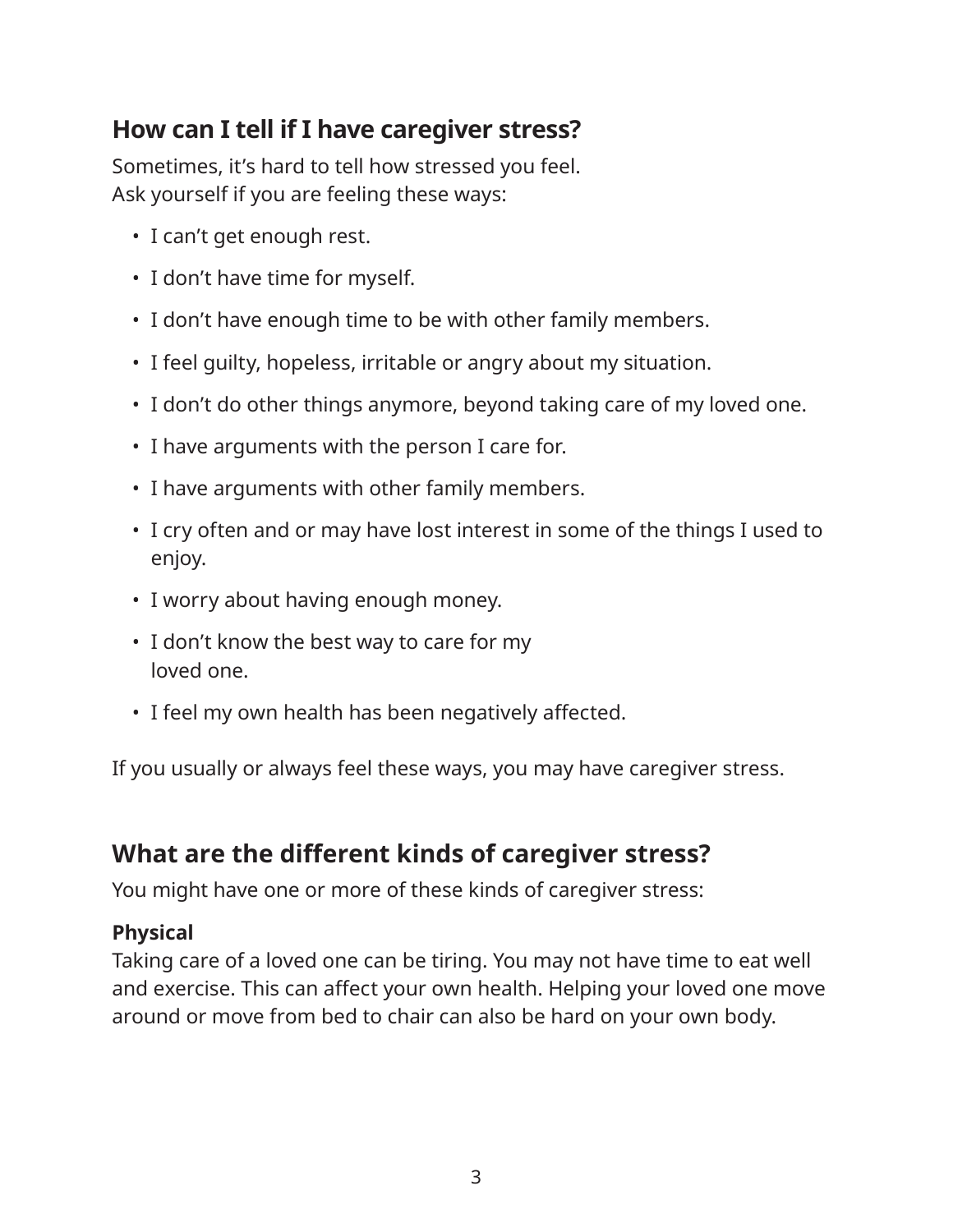# **Financial**

It can be expensive to provide care to your loved one. Trying to manage all of the costs can cause stress. Helping others to manage their finances can be complicated and time consuming.

#### **Environmental**

You may have gone through many changes to help care for your loved one. How you spend your day or where you live may have changed. These kinds of changes can cause stress and affect how you connect with your personal and professional support networks.

#### **Social**

You may be spending so much time with your loved one that you don't have time for other family or friends. Not having family and friends around for support can be stressful.

# **Emotional**

Caregiver stress can cause you to feel:

- helpless/hopeless
- depressed
- lonely
- self-doubt
- embarrassed
- frustrated
- afraid
- overwhelmed

Sometimes, you may also start to feel angry or resentful towards the person you are caring for. These feelings are completely normal. They can cause you to feel guilt and stress, and indicate that you might benefit from additional supports. Knowing the kind of stress you are feeling can help you find the supports and services that are right for you.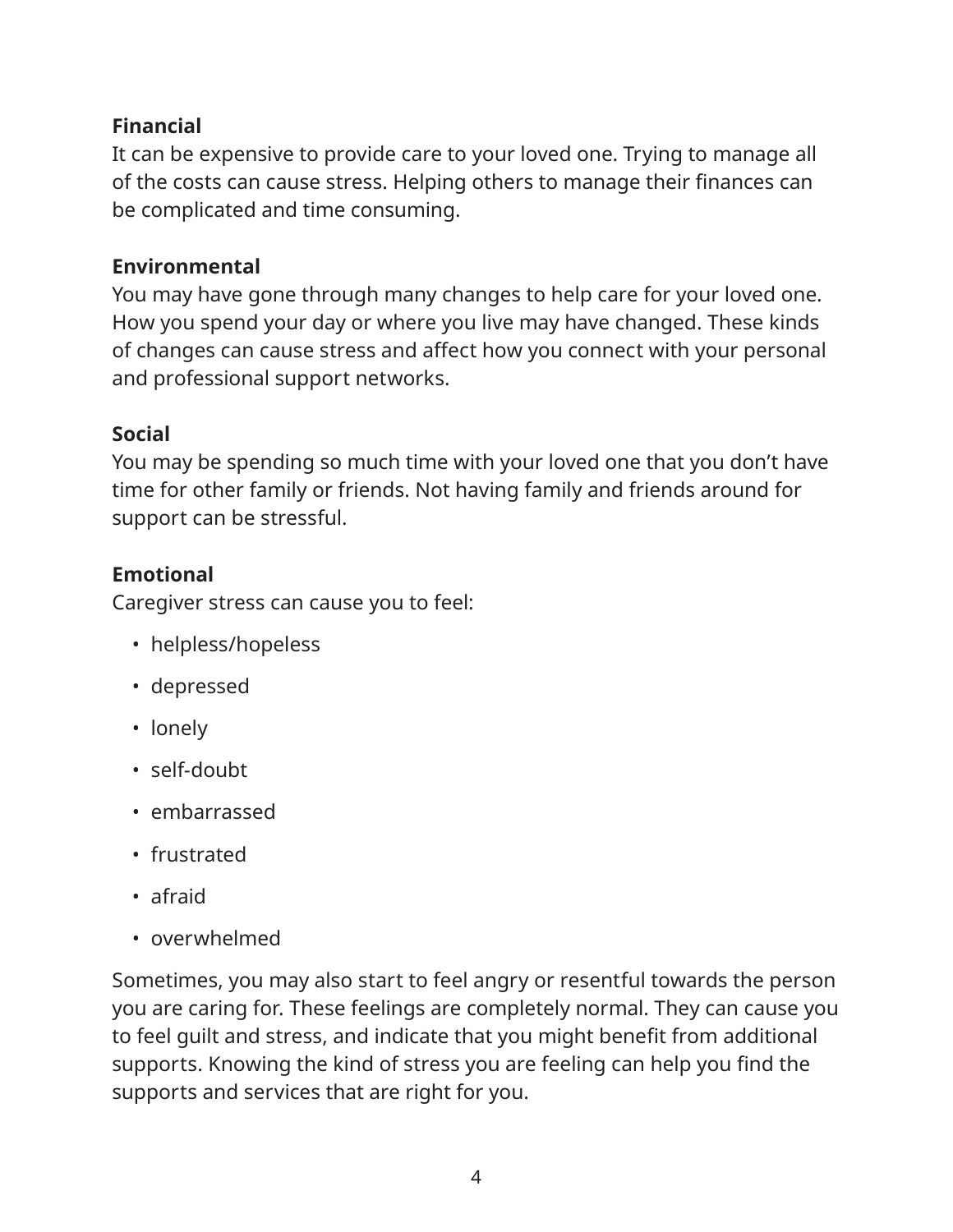# **What can I do to reduce caregiver stress?**

Here is a list of things you can do to help reduce the stress you may be feeling:

#### **Take care of your own physical needs**

- Set a self-care routine for yourself:
	- $\checkmark$  Try to eat at least 3 healthy meals a day.
	- $\checkmark$  Try to exercise for at least 2 or more hours each week. Even a short, brisk walk can make a difference to how you feel.
	- $\checkmark$  Try to get at least 7 or 8 hours of sleep each night.
	- $\checkmark$  Make sure you keep your medical and dental appointments.
- Talk to your family doctor or another care provider for help if you are having physical symptoms of stress, depression, anxiety or issues with sleeping.

#### **Look into financial and work place support**

- Speak to your employer to let them know you may need to go to more appointments than usual. It may help to let them know what is happening in your life. Also find out if your employer has any family caregiver benefits or flexibility, such as a caregiver time-off program.
- Financial help may be available. Talk to your social worker about programs through the government or other agencies that can help you manage all the costs. The back of this booklet also has information on financial programs available.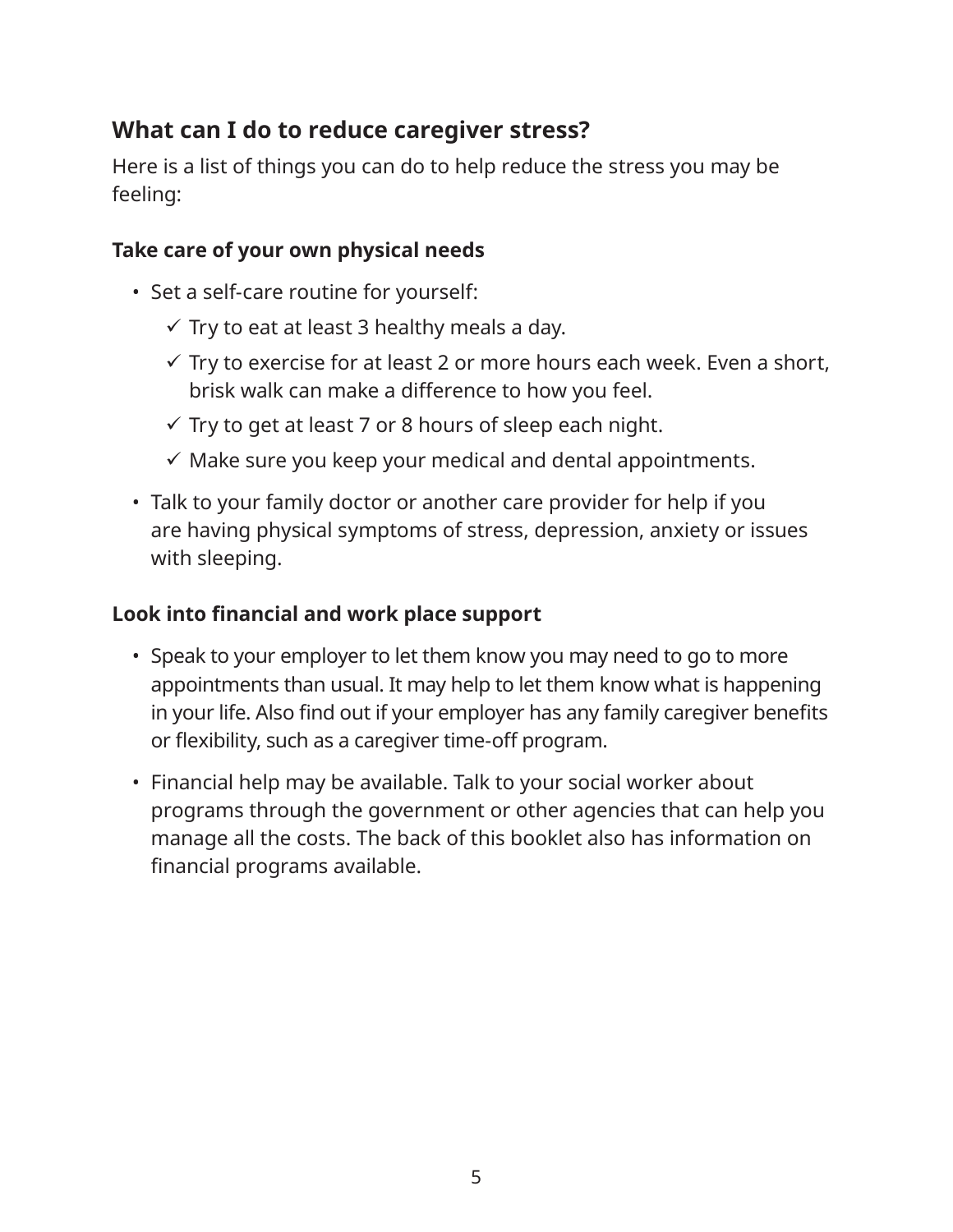# **Daily living**

- Try to get help with some of your daily routines.
- Be realistic about what you can and cannot do. Focus on what you ARE able to provide, and set realistic goals. Don't try to do everything on your own—no one can do it all.
- Ask for help when you need it and accept help if others offer. Even small things, like someone offering to shovel the walk or pick up groceries, deliver meals or assist with things like housekeeping, can make a difference.

# **Stay connected with others**

- Talk with others who have had similar experiences, like a friend or neighbour. Knowing you are not alone can help you feel better.
- Try a support group. This is a group of people in a similar situation who meet regularly to share their experiences. There are also online discussion groups or other ways to connect with people if you can't easily go somewhere outside your home.
- Talk to your friends and family regularly, and share your feelings with them.
- If you are a member of a cultural or religious community, find out if any programs or support is available through these groups.

#### **Accept your emotions**

- Be kind to yourself. Accept how you are feeling and acknowledge that you are doing the best you can.
- If you can't find the time to do things that you need or want to do while your loved one needs care or company, consider respite care. Respite care, which is short-term relief for caregivers, is available to give caregivers some time away to rest or attend to other issues. For more information on respite care, see page 12.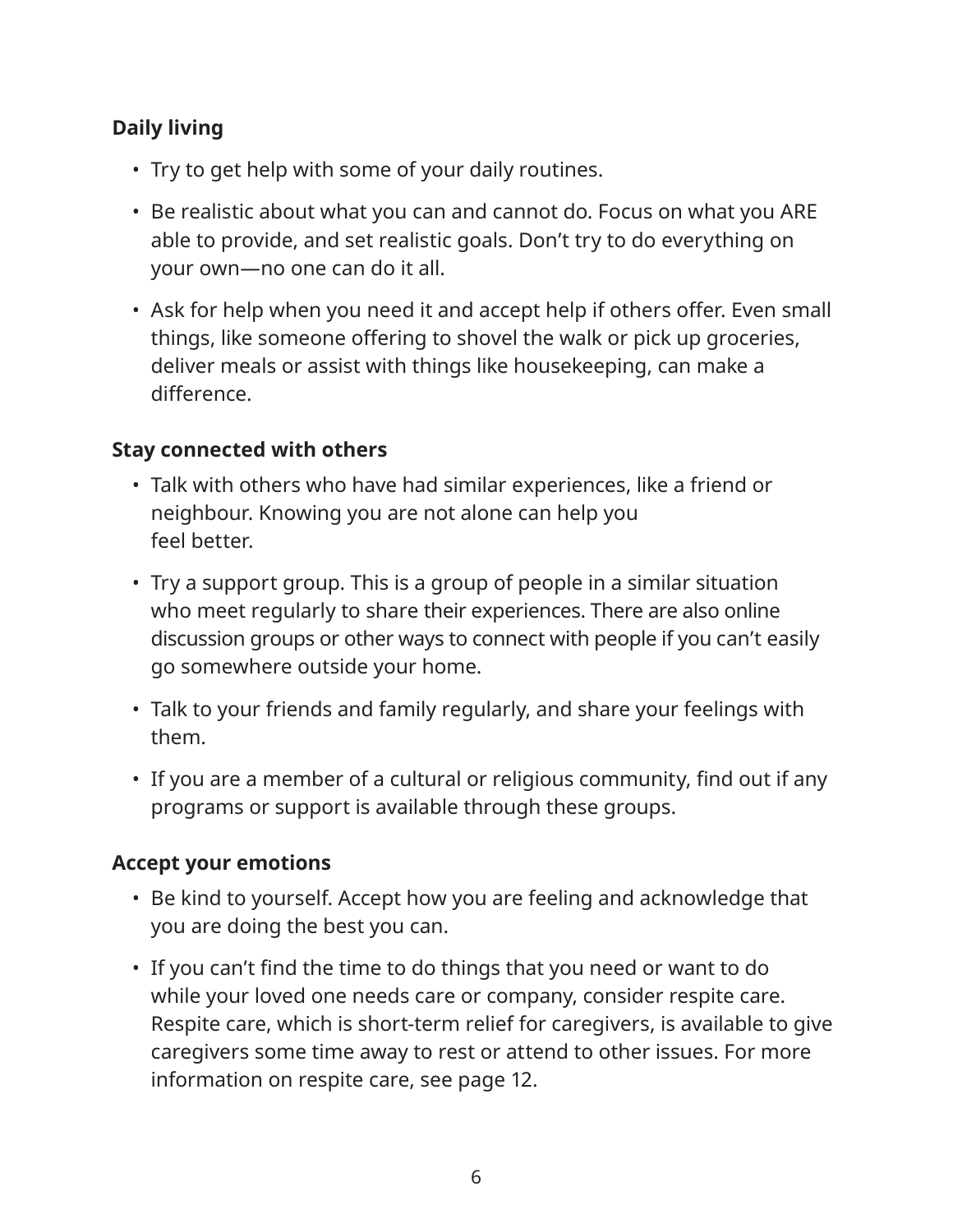# **Where can I get more help if I need it?**

There are many places you can get help while your loved one is in the hospital. These services are free.

# **Patient and Family Libraries**

UHN's Patient and Family Libraries can provide you with reliable information on many different topics. We offer many free services to help you find the information you need.

# **Toronto Rehab**

Sun Life Patient and Family Resource Centre Main floor, Room 1-123, 550 University Ave (University Centre) Phone: 416 597 3422 extension 3558 Email: TorontoRehabHealthInfo@uhn.ca

Spinal Cord Connections Resource Centre (in partnership with Spinal Cord Injury Ontario) Main Lobby, 520 Sutherland Drive (Lyndhurst Centre) Phone: 416 422 5644 extension 213 Email: info@sciontario.org

# **Toronto Western Hospital**

Paul B. Helliwell Patient and Family Library West Wing – 1st floor (Room 419) 399 Bathurst Street Phone: 416 603 6277 Email: twpfl@uhn.ca

# **Toronto General Hospital**

Peter and Melanie Munk Patient and Family Learning Centre and Library Level 1, Norman Urquhart Building 585 University Avenue Phone: 416 340 4800 extension 5951 Email: tgpen@uhn.ca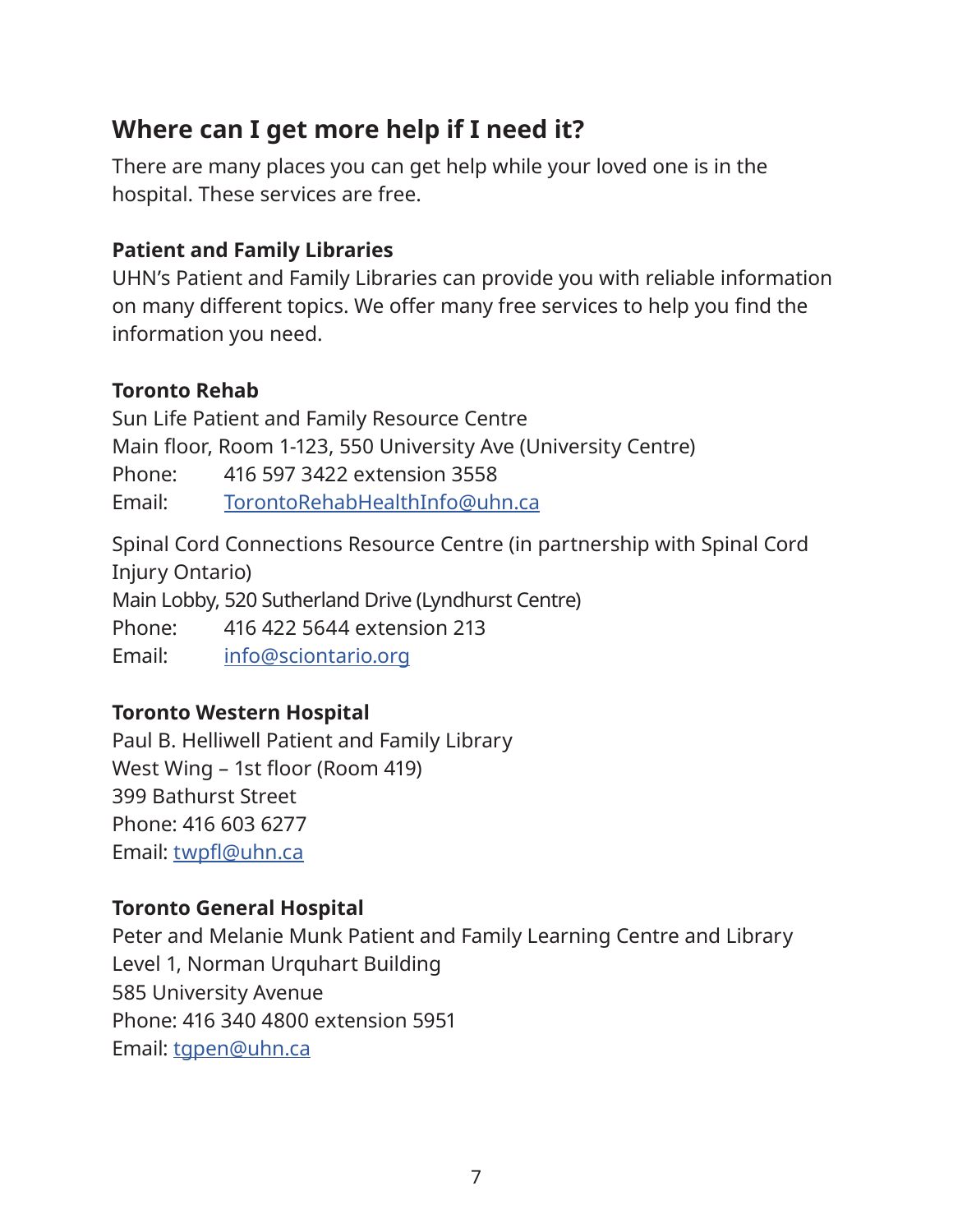#### **Princess Margaret Cancer Centre**

Main Floor, Atrium, 610 University Avenue Phone: 416 946 4501 extension 5383 Email: PatientEducationPMH@uhn.ca

# **Books and online resources**

#### **Caregiver's Guide for Canadians.**

By: Rick Lauber This book can help you explore topics such as:

- The emotions of caregiving how it feels, what to do and when to ask for help
- Where will everyone live, both for now and the future?
- Tools for success time management, checklists and workbooks



# **Community agencies**

Many community agencies offer services to help caregivers. Each agency has different eligibility requirements and may not be able to offer all their services to you. Please contact each agency to find out more about what you can access as a caregiver.

#### **Family Service Toronto**

Phone: 416 595 9618

Website: www.familyservicetoronto.org

• Family Service Toronto offers workshops on senior and caregiver support services, and also has counselling services, a caregiver support group and mindfulness seminars to help caregivers adjust to their new role.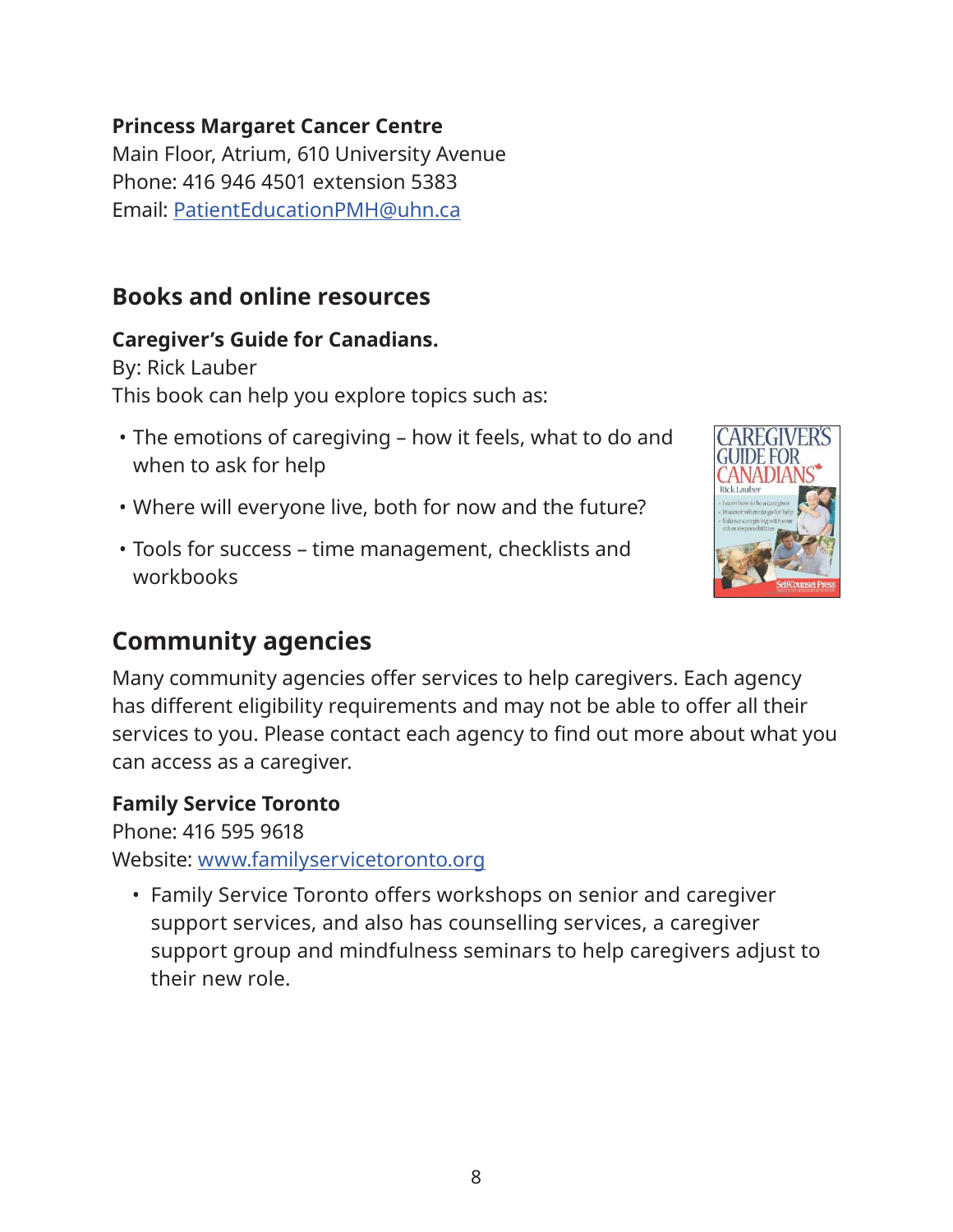# **211 Toronto**

Phone: 211 (across Ontario) Website: www.211toronto.ca (for Toronto services only) www.211ontario.ca (in other areas)

• Accessible online or by phone 24 hours a day, operators will help you find information on community, health, social and other government services in your area. Multilingual operators are available.

#### **Community Navigation and Access Program (CNAP)**

Phone: 416 217 2077

Website: www.cnap.ca

• CNAP has English and French speaking social workers. They can connect seniors and their caregivers to services such as day programs, home support, crisis assistance and respite care.

# **Telehealth Ontario**

Phone: 1 866 797 0000 (TTY 1 866 797 0007)

• Telehealth Ontario is staffed by registered nurses who can provide nonemergency health advice or information. This service is open 24 hours a day. It is confidential and is available in many languages. You do not need a health card to call.

# **Respite Services**

Website: www.thehealthline.ca

• Respite care gives short-term, temporary relief to caregivers. It can range from a few hours to a few weeks. There may be a charge for respite care. To find respite programs and contact numbers in your area, enter your postal code on the website given here. Then select "People with Disabilities".

# **Home and Community Care (formerly CCAC)**

Website: www.healthcareathome.ca

• Home and Community Care connects people and caregivers with health services and resources to support them at home and in their community, including respite care. Visit the website to find the nearest branch and enter your postal code or click on the map.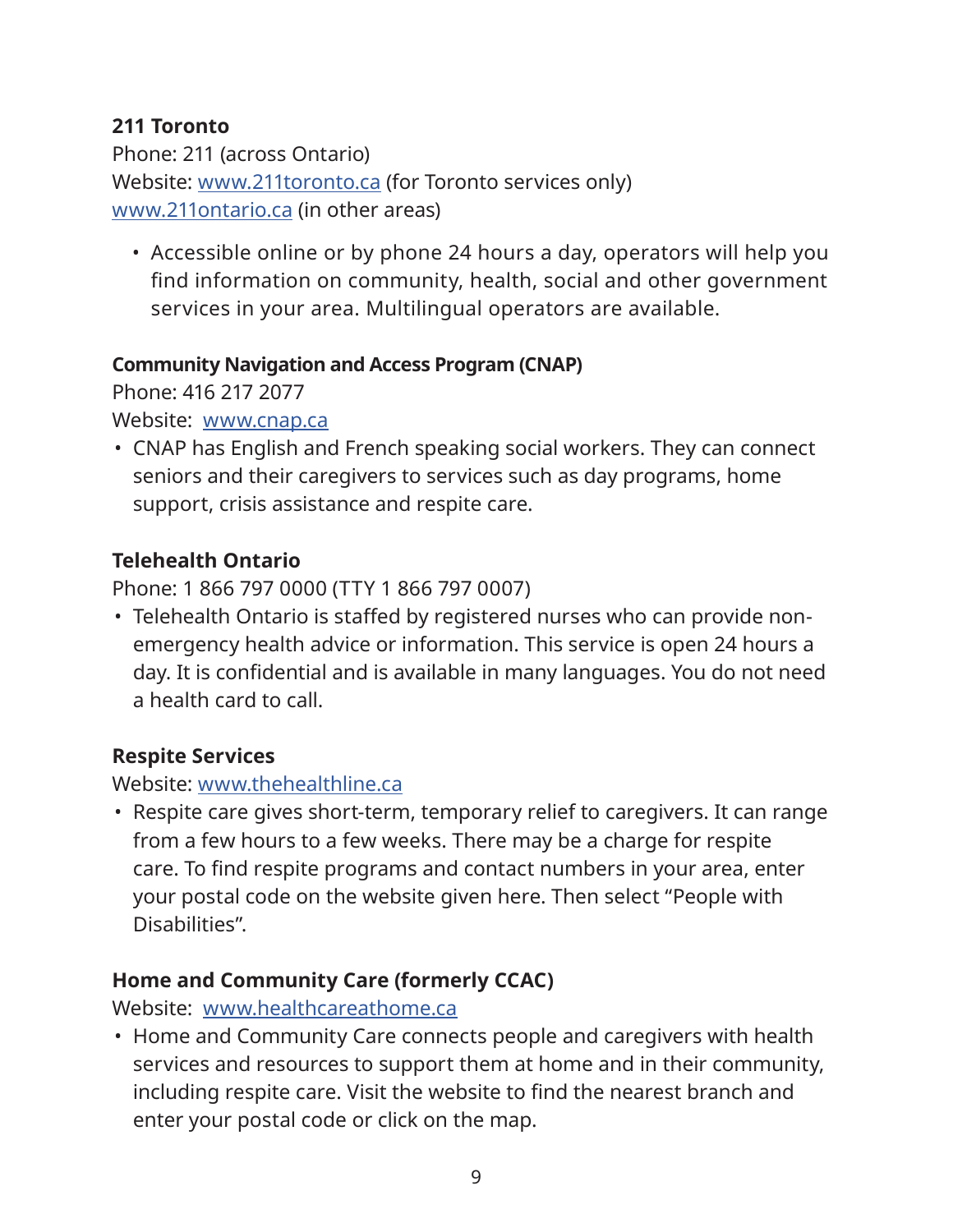# **Financial Information – Government Agencies**

Finances can be stressful for many caregivers. The Governments of Ontario and Canada have information on disability and sickness benefits. Also check your workplace or private insurance plans to see if you can access any special programs or benefits through them.

# **Social Assistance in Canada**

Website: https://www.canada.ca/en/financial-consumer-agency/services/ caring-someone-ill/benefits-tax-credits-caregivers.html

• This website will help you find information on various forms of assistance such as the compassionate care benefit or the caregiver tax credit.

#### **Service Canada, Employment Insurance Sick Benefits**

Website: www.servicecanada.gc.ca/eng/sc/ei/benefits/sickness.shtml

• This benefit is for people who have contributed to Employment Insurance (EI) and are no longer able to work because of a disability.

# **Ontario Works (social assistance, welfare)**

Website: www.mcss.gov.on.ca/en/mcss/programs/social/ow/apply.aspx

• Ontario Works is for people who have little or no income. Ontario Works is often for people who have no disability benefits through their employer and have little or no savings.

# **Ontario Disability Support Program (ODSP)**

Website: www.mcss.gov.on.ca/en/mcss/programs/social/odsp

• ODSP is for people who have some or limited savings and cannot return to work due to a medical issue/disability.

# **Canada Revenue Agency, Canada Caregiver Credit (CCC) and the Infirm Dependent Tax Credit**

Website: https://www.canada.ca/en/revenue-agency/services/tax/individuals/ topics/about-your-tax-return/tax-return/completing-a-tax-return/deductionscredits-expenses/canada-caregiver-amount.html

• Use this website to see if you qualify for caregiver tax credits.